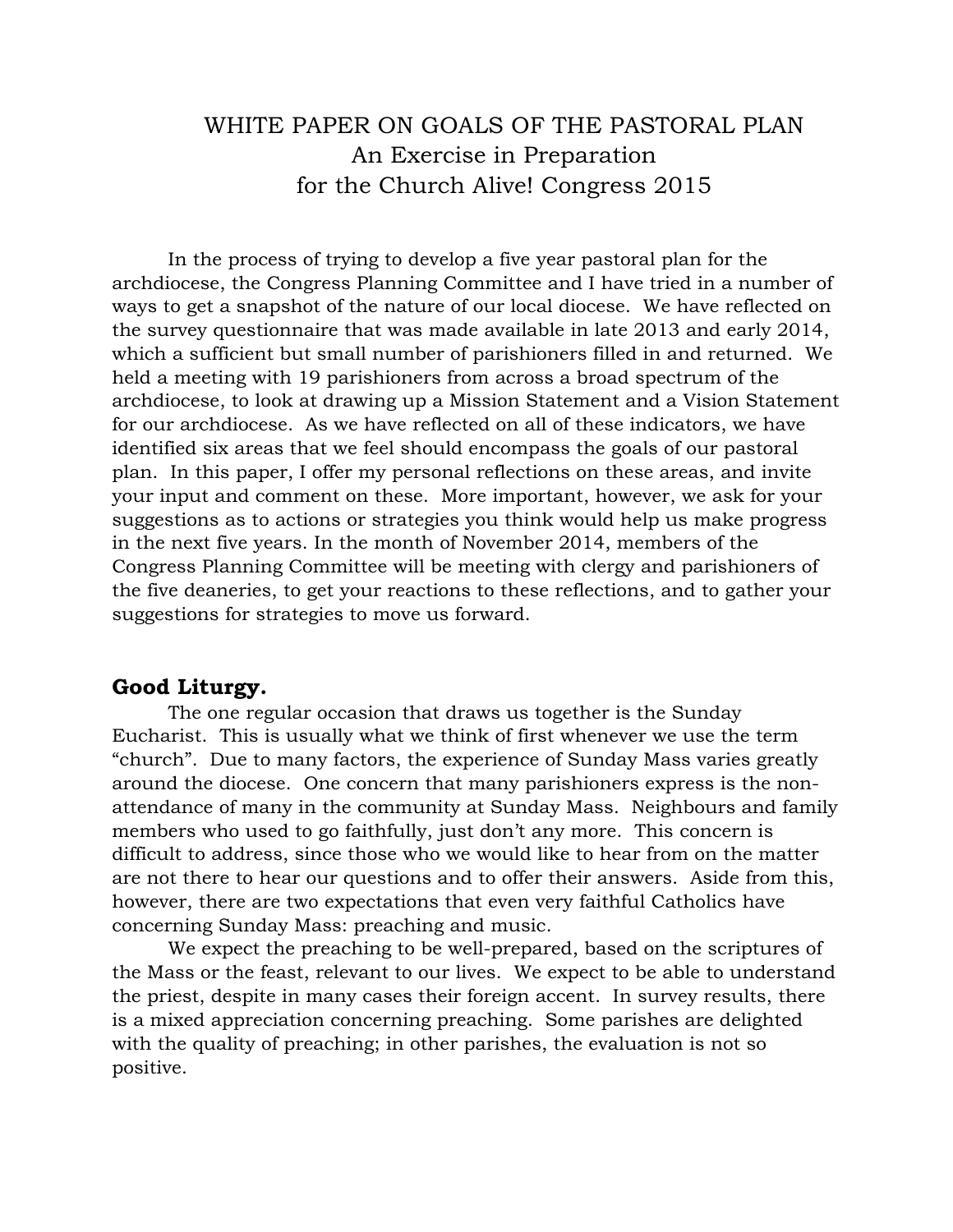Music is another major issue for us. A small minority of parishioners do not like music at all; they look for a very silent Mass that entails no music whatever. Much more common are comments about music. Again, the spectrum is wide. Some find that the music in their parish is lively, beautiful and appropriate. In others, there is obviously much yet to do. Many people feel that the poor quality of their music keeps people away from Sunday Mass, especially the youth. They feel that we should have music like some of our evangelical counterparts use, of the "praise and worship" variety. Others feel the music should be more solemn and classical. In some parishes, there would seem to be a lack of musicians, or of confident leaders of song or choir.

## *Question*

1. What strategies over the next five years would you offer as we try to make progress in this goal?

# **Good Teaching**

Teaching can happen in a variety of ways. On some occasions, Father's homily on Sunday can be a teaching moment. What we read in the Sunday bulletin may provide us with an inspiring message. There are several prepackaged faith-formation programs available: ALPHA, Catholicism, Cursillo, etc. Catholic newspapers and magazines can provide us with an update on not only what the Church teaches, but how to apply that teaching to real-life situations in our life and our society. Many people speak of a hunger that they have for Bible study, or moral teachings, or instruction on the many beliefs and practices of the Catholic Church. It has been my own experience that when such programs are offered, it is the same tight group of keeners who attend.

#### *Question*

2. What strategies over the next five years would you offer as we try to make progress in this goal?

# **Community**

Christianity is not an individualistic religion. We cannot believe in the Triune God or in Jesus Christ in isolation – our faith always puts us in relation to one another. Community is found in a number of ways; Christian community is always founded on Jesus Christ and our common relationship with Him. There are people, especially those who are new to our parish or this part of Alberta who find it difficult to "break in" to the community. But we all look for it. We don't want the presence and care of others to be too close or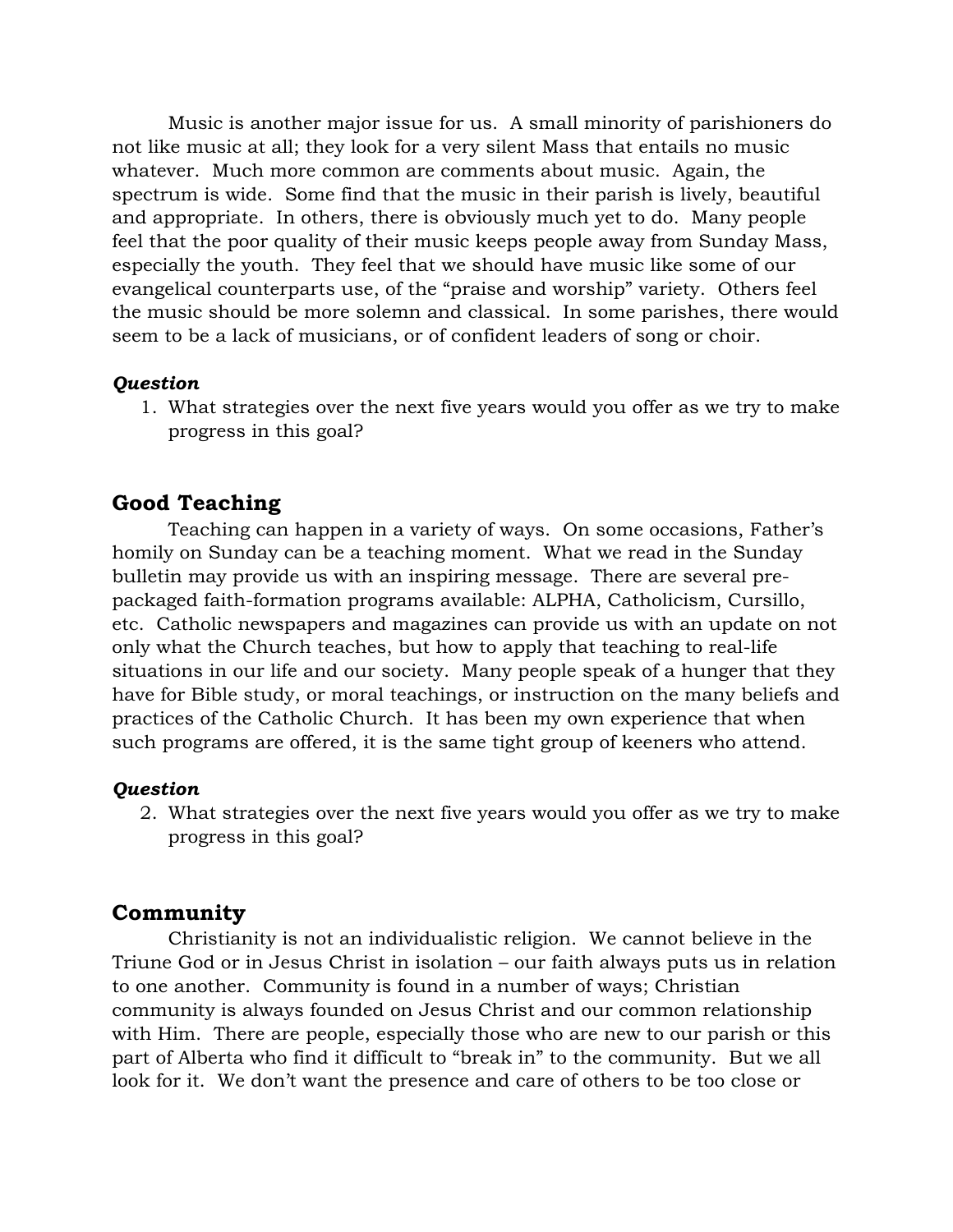smothering, yet we also don't expect it to be cold and indifferent. Warm and respectful might characterize how we want our experience of community to feel.

The manner in which we express community is an indication of our faith. Our care for others, especially those in any need or distress, reflects how we experience our unity in Christ. While there is a level of comfort in dealing with those persons we have known for many years, there is a strong call to reach out to others, to welcome them, to include them in our faith family. Our archdiocese is historically made up of many ethnic groups: Native peoples and Metis, German, French, Polish, Ukrainian. More recently, newcomers arrive from more distant parts: Africans, Hispanics, Filipinos.

## *Question*

3. What strategies over the next five years would you offer as we try to make progress in this goal?

## **Ministry**

The term "ministry" covers a wide range of activity in the Church. It includes the celebration of Sacraments, care for the sick and dying, teaching and chaplaincy in our schools, outreach to the homeless and the needy, and attention to people's spiritual and physical needs – what we used to call the spiritual and temporal works of mercy. Some ministries belong by definition to certain persons in the Church. Certain sacraments are reserved to the ordained deacons, priests or bishop. Other ministries are open to Church members by virtue of their baptism.

Every baptized member of the Church is called to holiness and to service of the human family and the Christian community. As one priest I heard of would say to newcomers to his parish, "We expect everyone to do a service in this parish; we have no spiritual voyeurs, who only want to sit back and watch others." Our membership with Jesus Christ is a compelling reason to exercise ministry of some sort in the Church, be it at the level of parish, deanery or diocese. As St. Teresa of Avila is quoted as saying, "Christ has no body now but yours – no feet or hands with which to reach out to others, except yours. Christ has no body now but yours."

#### *Question*

4. What strategies over the next five years would you offer as we try to make progress in this goal?

# **Communication**